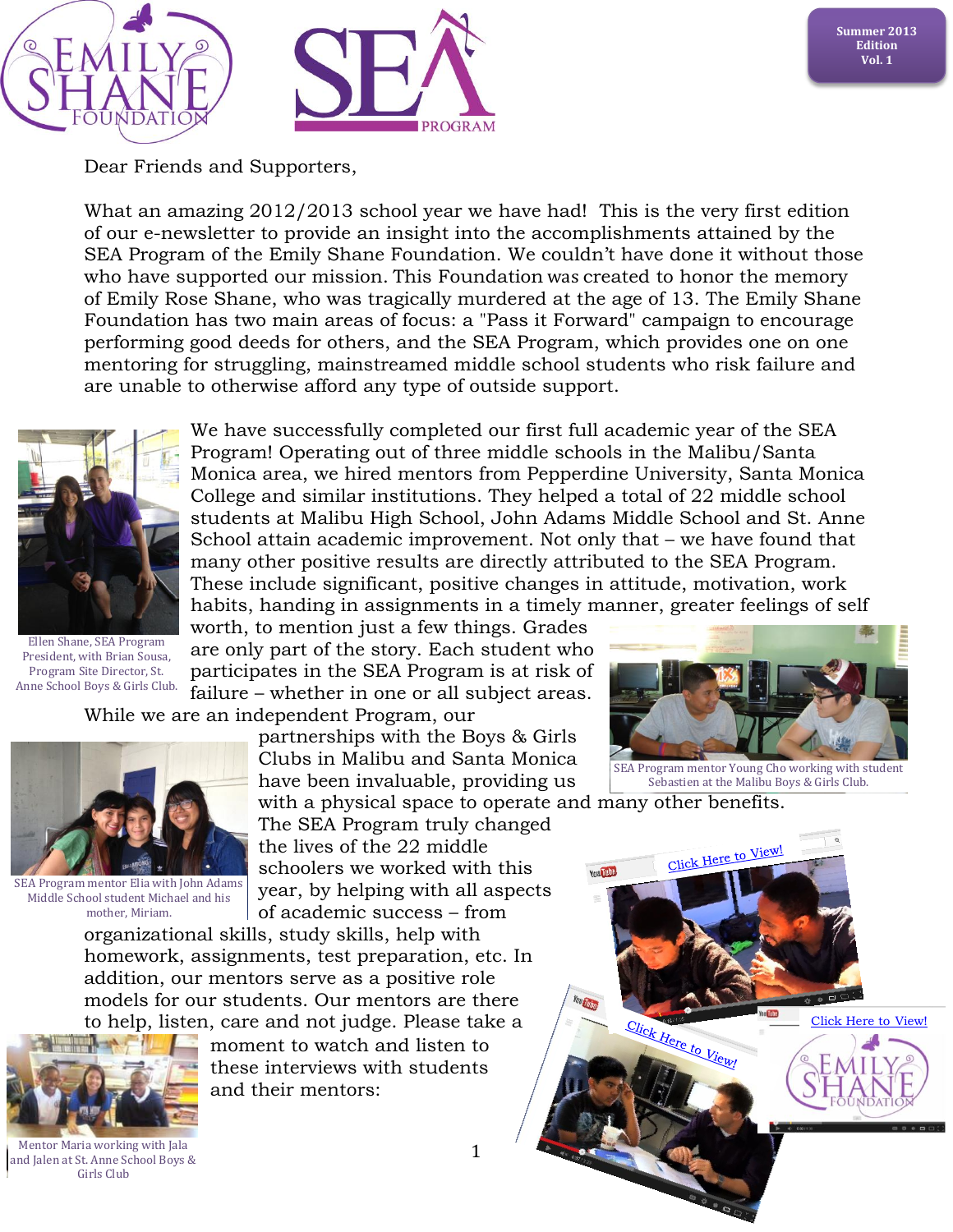$\mathbb{R}^{\mathbb{N}^{\mathbb{N}^{\mathbb{N}^{\mathbb{N}^{\mathbb{N}}}}}$  Also check out this article featured in the L.A. Splash Magazine, [click here!](http://www.lasplash.com/publish/Los_Angeles_Charities_188/the-emily-shane-foundation-paying-it-forward.php) There are so many children in California and across the country so many children in California and across the country that could use this type of assistance. We started in our own backyard and a community close by. For the upcoming school year we will be expanding to Oxnard. We are in the process of

sourcing mentors for next year in that area. We recently attended Intern and Career fairs at CSUCI and at Santa Monica College in seeking prospective mentors. We were so impressed by the wealth of young adults ready to help our cause! We look forward to the challenges of this expansion.

One last note on this Program: All SEA Program participants are mainstreamed students who are struggling academically; they may have "processing issues" like Emily did, be on "504" plans, or simply are unable to keep up in one or more subjects. Do

you know of a middle school student who fits this profile? Left with no recourse within the system, and without the financial means for additional help, the SEA Program is a response to a great need within our current education system. Every Program participant must "Pass it Forward" for each mentoring session by logging a good deed on our Foundation's website. We hope this both encourages a mindset of kindness and serves as a way for the students to appreciate and value their mentoring sessions. We encourage everyone and anyone to add to our "Pass it Forward" campaign in Emily's honor. Just go to: [emilyshane.org](http://www.emilyshane.org/) and follow the links. Anyone can do this! Age is not an issue. You can do so anonymously if that is your preference.

Our mission requires funding. We have been operating on a shoestring budget (so far!) However, we are very proud to have received our first grants this year. A fundraiser/ awareness builder was held at The Malibu Inn in November. This spring marked our second annual Musical Interlude Fundraiser Tea with attendance by over 120 of you! We were delighted by the music of



From left: Siugen Constanza, Program Manager, Boys & Girls Club of Malibu Teen Center, Michel Fowble, Director of Administration, and student Sergio at the annual Fundraiser/Tea

Mareclo Cesena (world class pianist and composer), Mike Ramses Wassef (who composed and sang a beautiful

song for Emily), and a talented flute trio comprised of Kathleen Kinney, David Lamont and Janice Nikora. We were also treated to a spontaneous and delightful a capella vocal performance by Meme Gordy, one of



Ellen Shane, SEA Program President, with students who participated in the pilot program of the SEA Program last academic school year. Each participant continued in the Program this year.

## **Special thanks for everyone who was so generous including:**

Whole Foods Market (Wilshire and 5<sup>th</sup> in Santa Monica), Malibu Colony Company, Starbucks Malibu, Colony Plaza, Teague Classical Pilates (Agoura Hills), Monrose Catering – Richard Chesterfield, Perricone MD Malibu, Tylie Malibu, SKIN Spa - Christine Rasmussen (Thousand Oaks), Salon at the Yard – Linda Ciana (in the Malibu Lumber Yard), LJ Jewelry Designs – Lauren Grant (Agoura Hills), ELANVEDA Inc. (Calabasas), Malibu Hot Yoga, Sun Life Organics (Malibu), Kaplan Family Treehouse Winery – Robert and Veda Kaplan, Leslee Cook MFT, Malibu Music Lessons – Sara Levy, Chef Ian Martin [\(ian@chefianmartin.com\)](mailto:ian@chefianmartin.com), Malibu Spray Tan, Dana Fineman Photography, Mary and Michael Garrison, Pavilions Malibu -Cynthia Rowe, manager



Libby Jacobson, who is tirelessly helping with all aspects of the SEA Program manning the Emily Shane Foundation table at the Cimorelli concert with Michel Shane.